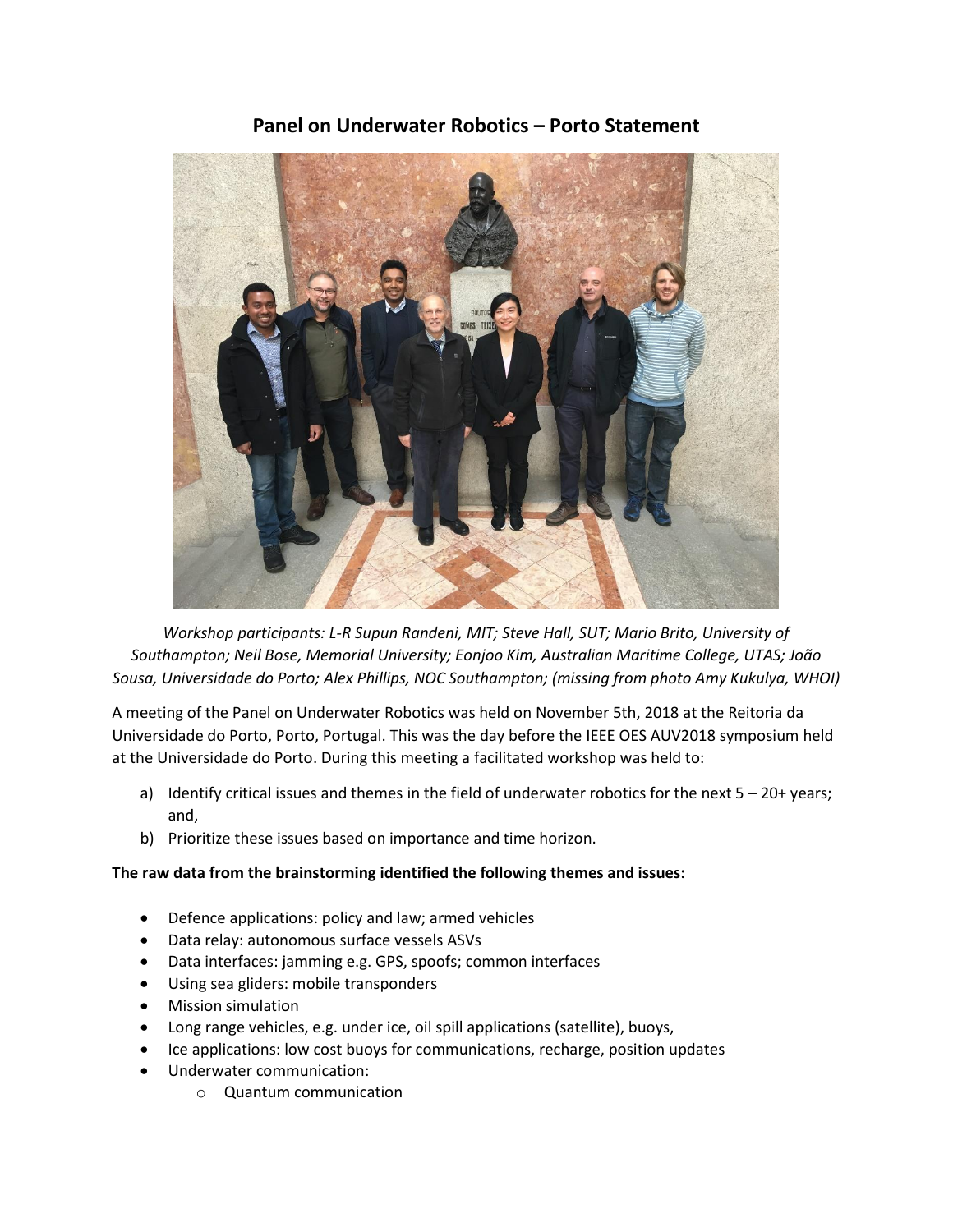- o Optical models
- o Acoustic low power low cost modems
- Releasable pods
- Biologgers
- Genomics in autonomous system + DNA sequencing
	- o Energy storage/power: batteries; bio fuels; recharge; bio-fuels e.g. kelp
- Vehicle design/cost
	- o Very big: filled with batteries, submarine size, 'Mother ships' for small vehicles
	- o Very small : "Nano" size for surveillance, launch from drones
- Applications
	- o Defence
	- o Under ice, explore planets
	- o Micro-plastic identification
	- $\circ$  Deep water oil & gas exploitation, decommissioning, monitoring, interventions, etc.
		- **Common interfaces + training 5 year horizon**
		- 6 months familiarisation needed to operate a small AUV
		- **Losses at Launch and recovery**
	- o Hybrids
	- o Autonomous maintenance/intervention task (AI) no tether
	- o Deep-open ocean fish farming: e.g. farm monitoring.
	- o Biomimicry for propulsion
- Autonomy and artificial intelligence future (>20 years)
	- o What does autonomous mean?
	- o Increase in autonomy applications e.g. mine intervention
	- o Continuous monitoring: e.g. bio-fouling, persistent presence
	- o Trusted autonomy
	- o Restricted environments
	- o Biofouling e.g. Remora fish emulation
	- o Study unknown ecosystems in deep ocean, e.g. thermal vents
- Water/air vehicle (e.g. Thunderbird like, flying fish, sea/water interface, breaching whales, fish
- Self-repair regrow, e.g. losing a fin/propulsion/computer
- Multiple assets
- Docking/homing system development
- Autonomy for bio/fish/whale surveillance; military surveillance; persistent monitoring
- Increasing quietness of operation
- Sampling of environment, monitoring for coral releases + other sporadic bio-changes

### **These were prioritized in ranked order over two main time horizons:**

### *Those achievable or likely to be achievable within the next five years:*

- 1) AUV use in deep water oil and gas exploitation, decommissioning, monitoring, training of personnel
- 2) Development of autonomy, trusted autonomy and fault tolerance
- 3) Navigation issues resulting from jamming of GPS signals
- 4) Under-ice monitoring of oil spills
- 5) Larger vehicles, submersibles and ships operating fleets of smaller AUVs as "mother ships"